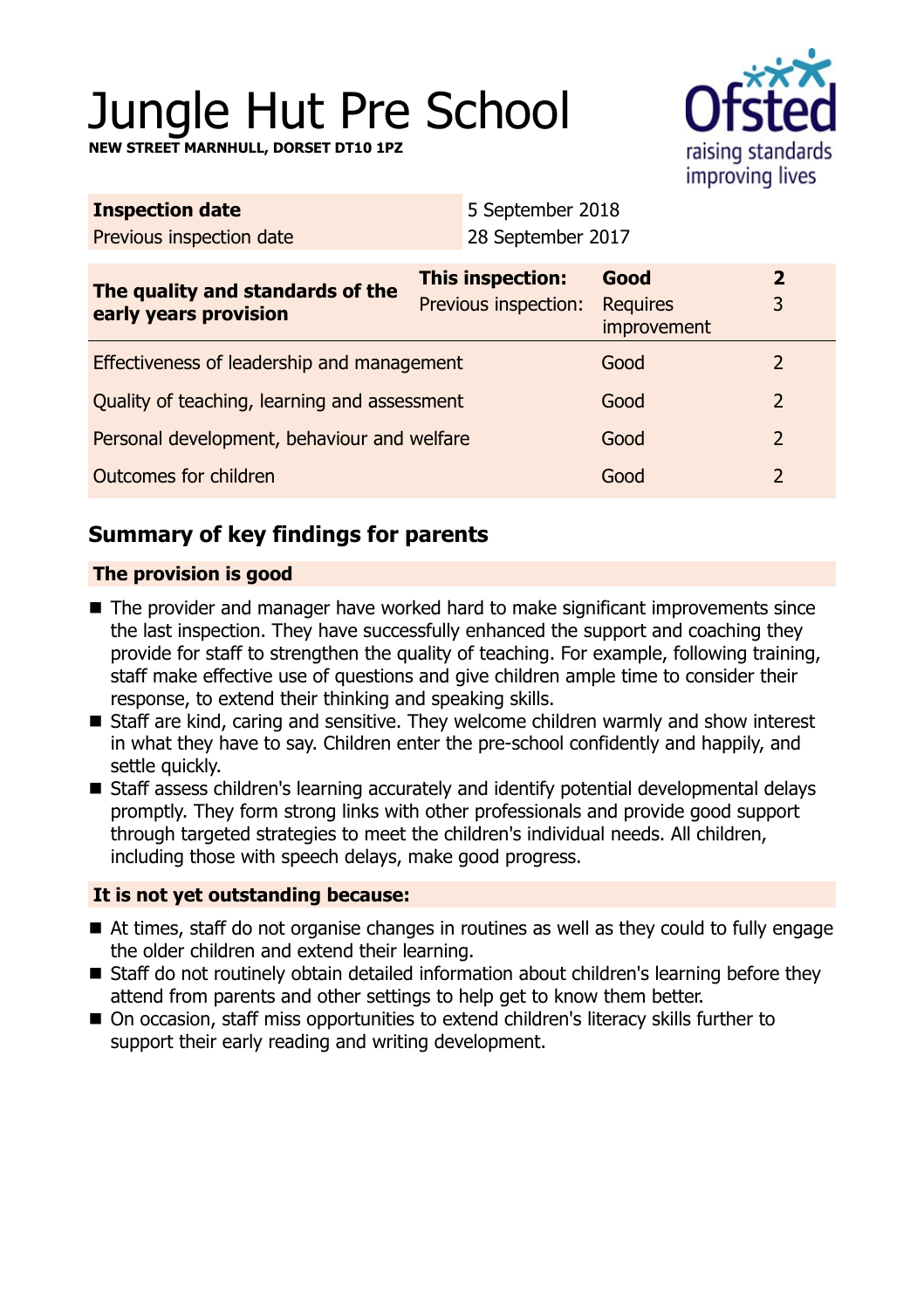# **What the setting needs to do to improve further**

## **To further improve the quality of the early years provision the provider should:**

- $\blacksquare$  make better use of opportunities that arise during daily routines to extend the older children's learning further
- $\blacksquare$  gain more detailed information from those who already know the children well, before they attend, to help complete a full assessment of each child's starting points more quickly
- **n** enhance the literacy programme to provide more opportunities for children to practise their early writing skills and develop a greater interest in books from a young age.

#### **Inspection activities**

- The inspector observed the children's interactions with staff and their engagement in activities.
- The inspector carried out a joint observation with the manager to evaluate the quality of teaching and learning during an adult-led activity.
- $\blacksquare$  The inspector took account of the views of children, staff and parents spoken to on the day of inspection.
- $\blacksquare$  The inspector held meetings with the provider and manager at appropriate times during the inspection.
- The inspector sampled a range of documentation, including children's learning records, staff's suitability checks, and self-evaluation records.

# **Inspector**

Sarah Madge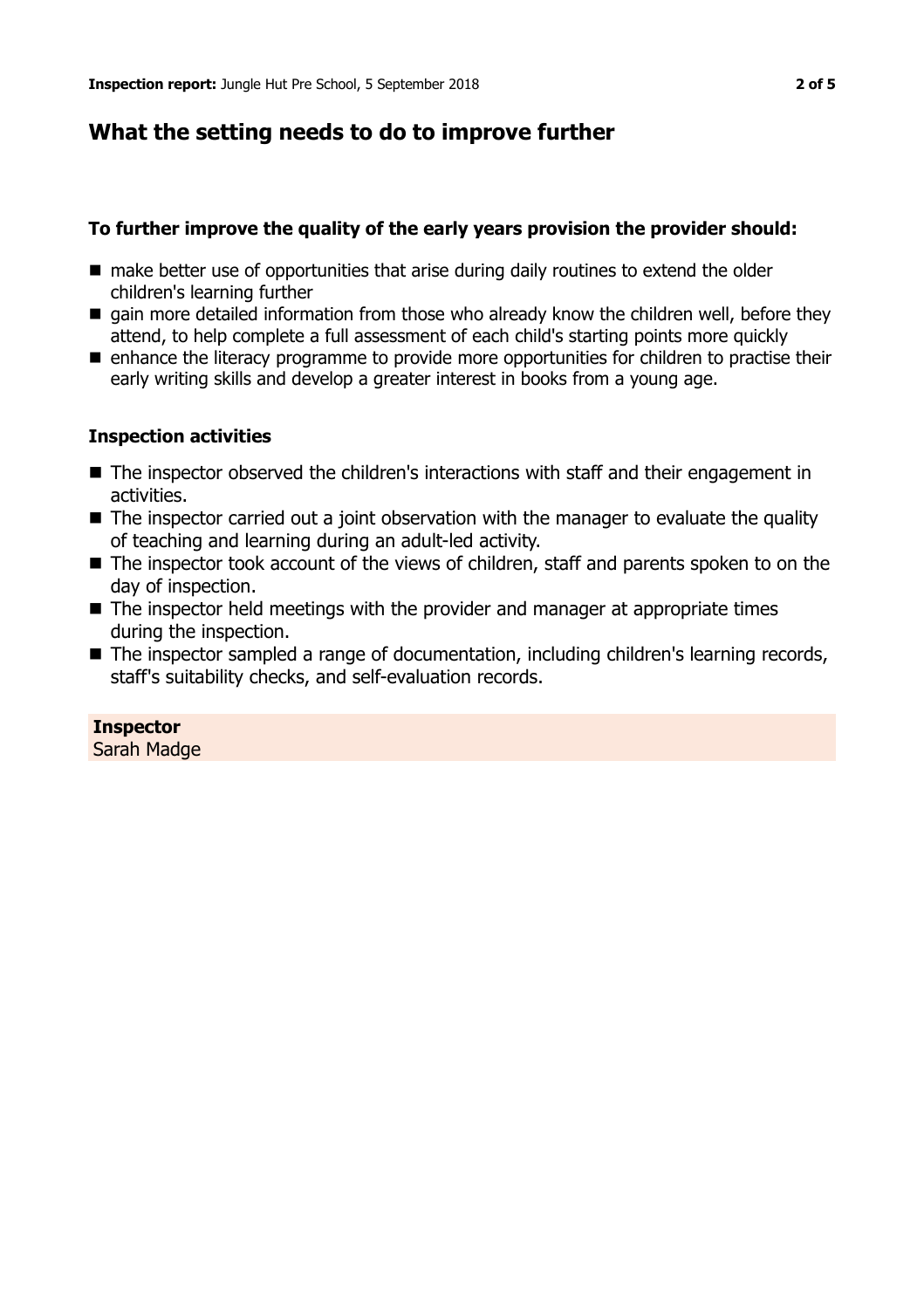# **Inspection findings**

## **Effectiveness of leadership and management is good**

Safeguarding is effective. The provider, manager and staff have taken safeguarding training, and have a clear understanding of how to recognise and refer any concerns about a child's welfare. The premises are safe and secure for children, and the provider ensures all new staff complete the required suitability checks. Staff model respectful and positive relationships with each other to help children understand the expectations. The manager monitors children's progress well to identify gaps in their learning. For example, they have successfully developed the mathematics programme to extend children's knowledge of numbers, counting and shapes. The provider and manager are ambitious and have created action plans to address the areas for development. For instance, they have introduced peer observations to develop the staff's confidence to reflect on their own and each other's practice.

## **Quality of teaching, learning and assessment is good**

Staff plan and provide a good range of interesting and exciting activities that motivates children to take part. For example, the older children enjoy mixing paint, showing fascination as they create new colours. Younger children explore the texture of foam as they smear it over the table and on staff's arms, and make marks in the foam using their fingers. Staff provide good support for children's mathematics development. For instance, they help the older children to identify the numbers on cards that indicate how many pieces of food they can have at snack time. Children develop good physical skills, such as building their muscles and balance when they navigate the climbing wall, and learn to use tongs with control to serve snack. Staff share detailed information with parents about their child's learning and daily experiences to promote continuity in children's care and education.

## **Personal development, behaviour and welfare are good**

Staff are sensitive and reassuring, and successfully distract new children when they arrive to help them settle in quickly. For example, they engage them in activities that they know interest them. Staff create an attractive environment for children to explore and support the children to understand the pre-school's rules. For instance, they remind children to use good manners and suggest they use a sand timer to help them learn to take turns. Children play together harmoniously and are confident in their abilities. For example, they eagerly agree to help staff prepare snack, and put on and take off aprons independently. Children have lots of opportunities to be physically active and play outside. Staff teach them about the importance of exercise, such as talking to them about changes to their heartbeat after running.

#### **Outcomes for children are good**

All children make good progress and develop the key skills in preparation for their future learning, including school. They listen attentively to staff's instructions, and enjoy playing musical instruments and singing nursery rhymes with them. Younger children learn new words, such as 'sequins' and 'mermaids', which helps them develop good language. Older children show good coordination and social skills when they decide who will carry out each role during ball games.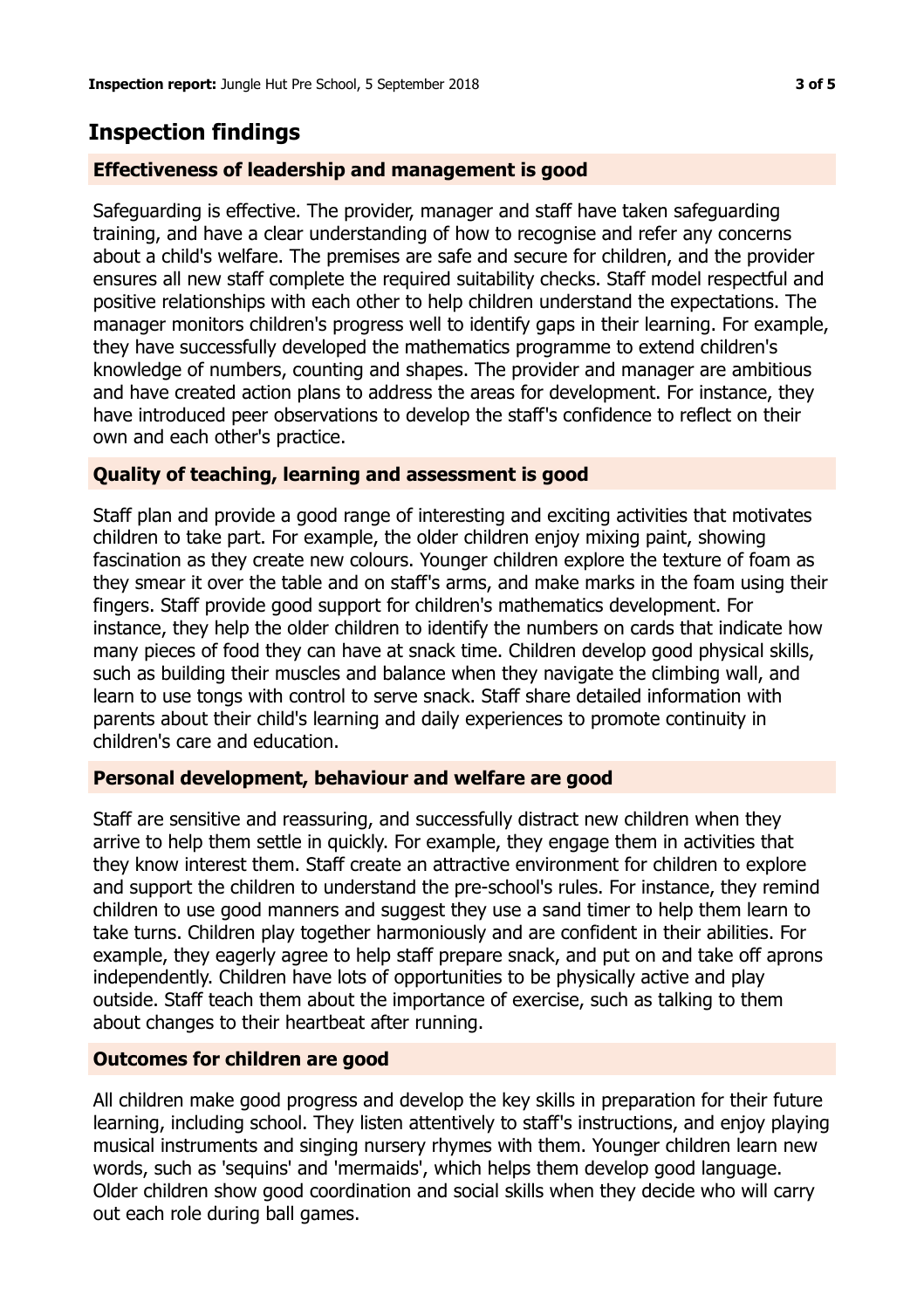# **Setting details**

| Unique reference number                             | 141105                                                                               |  |
|-----------------------------------------------------|--------------------------------------------------------------------------------------|--|
| <b>Local authority</b>                              | Dorset                                                                               |  |
| <b>Inspection number</b>                            | 10057609                                                                             |  |
| <b>Type of provision</b>                            | Full day care                                                                        |  |
| <b>Registers</b>                                    | Early Years Register, Compulsory Childcare<br>Register, Voluntary Childcare Register |  |
| Day care type                                       | Childcare on non-domestic premises                                                   |  |
| <b>Age range of children</b>                        | $2 - 4$                                                                              |  |
| <b>Total number of places</b>                       | 18                                                                                   |  |
| Number of children on roll                          | 15                                                                                   |  |
| Name of registered person                           | <b>Marnhull Preschool Committee</b>                                                  |  |
| <b>Registered person unique</b><br>reference number | RP907728                                                                             |  |
| Date of previous inspection                         | 28 September 2017                                                                    |  |
| <b>Telephone number</b>                             | 01258820096                                                                          |  |

The Jungle Hut Pre-School registered in 1993 and operates from the grounds of St Gregory's Church of England Primary School in Marnhull, Dorset. It is open Monday to Friday from 8.30am until 3pm, during term time only. The pre-school receives funding for free early education for children aged three and four years. There are five members of staff who work directly with children, all of whom have a relevant level 3 qualification.

This inspection was carried out by Ofsted under sections 49 and 50 of the Childcare Act 2006 on the quality and standards of provision that is registered on the Early Years Register. The registered person must ensure that this provision complies with the statutory framework for children's learning, development and care, known as the early years foundation stage.

Any complaints about the inspection or the report should be made following the procedures set out in the guidance Complaints procedure: raising concerns and making complaints about Ofsted, which is available from Ofsted's website: www.ofsted.gov.uk. If you would like Ofsted to send you a copy of the guidance, please telephone 0300 123 4234, or email [enquiries@ofsted.gov.uk.](mailto:enquiries@ofsted.gov.uk)